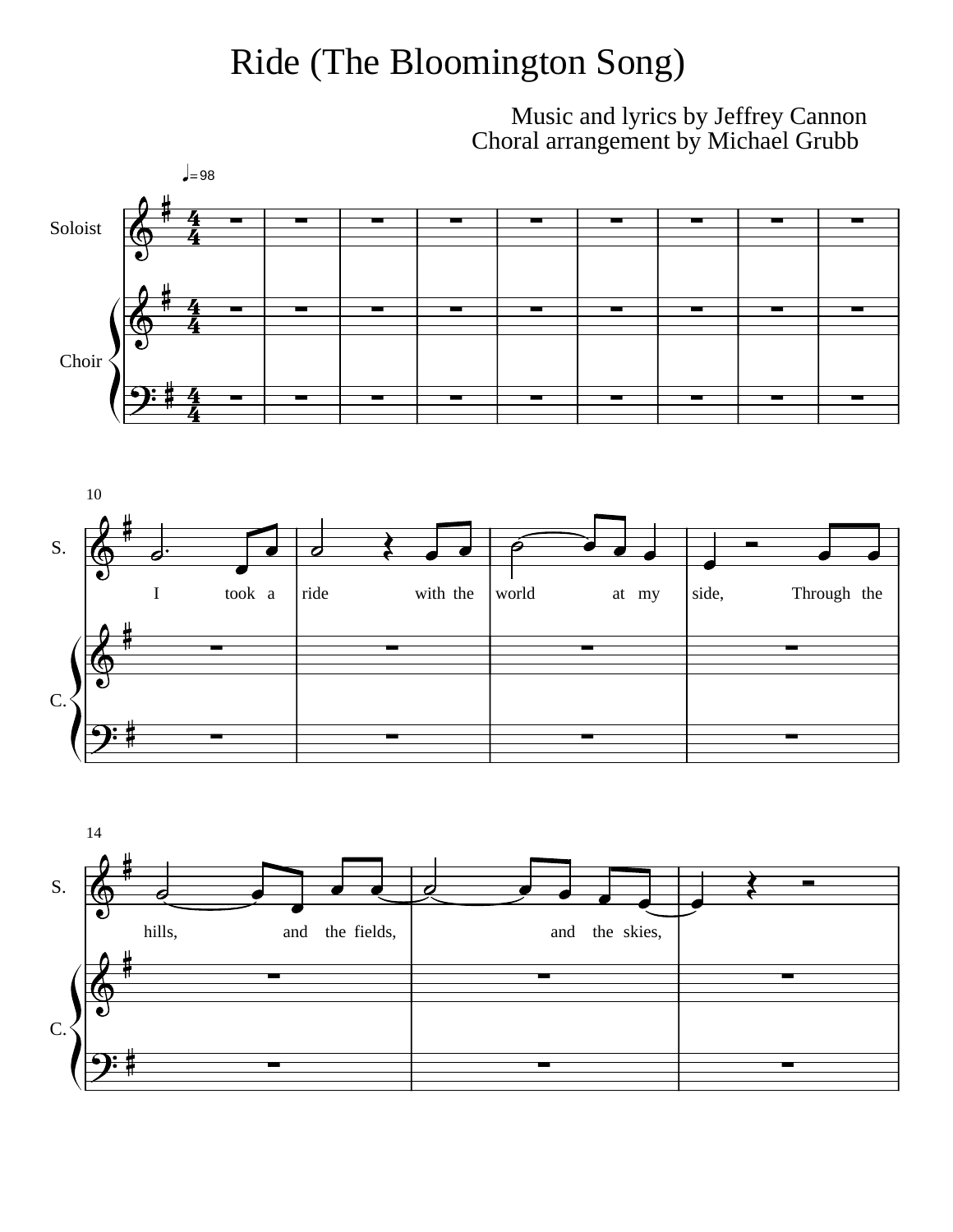





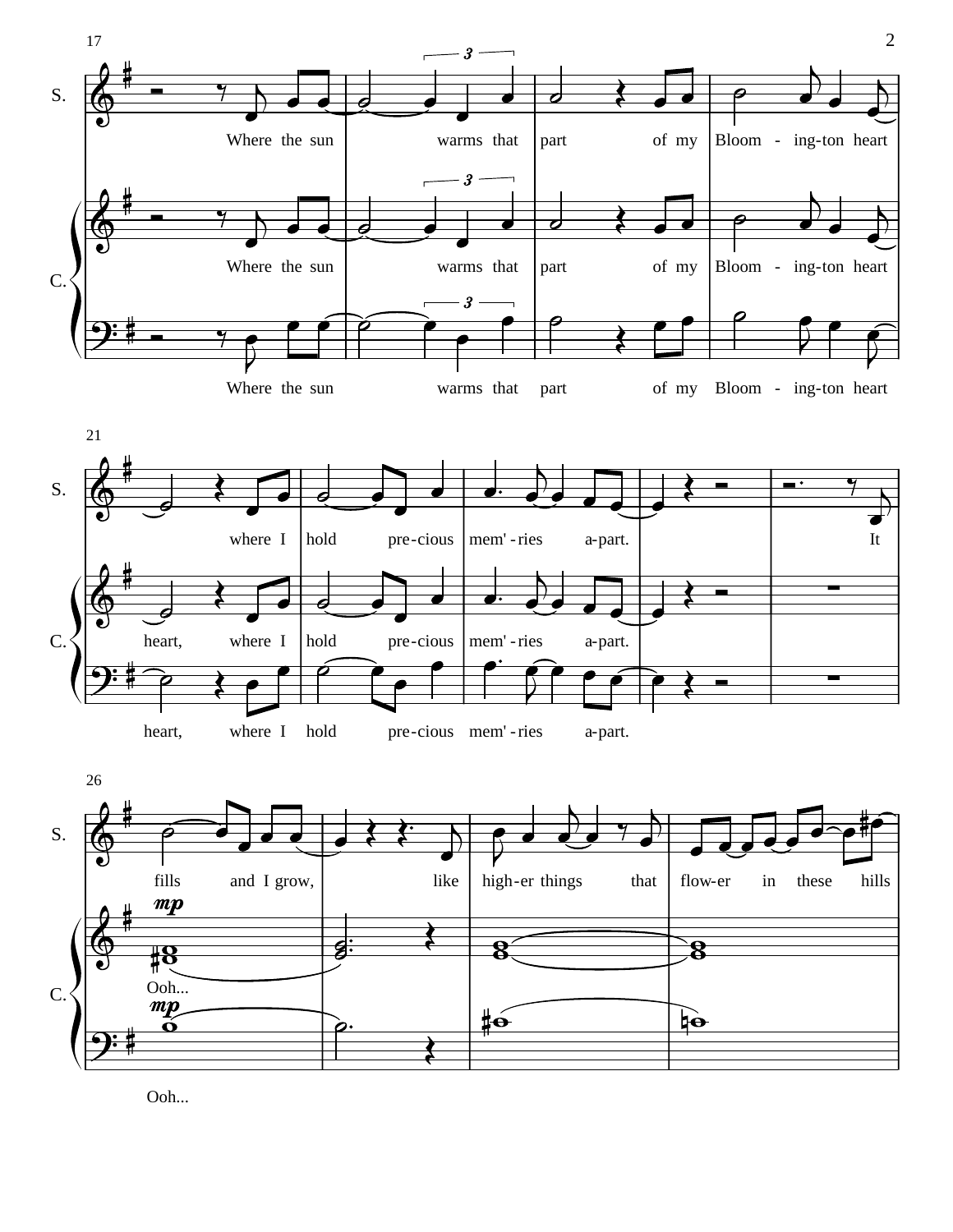





3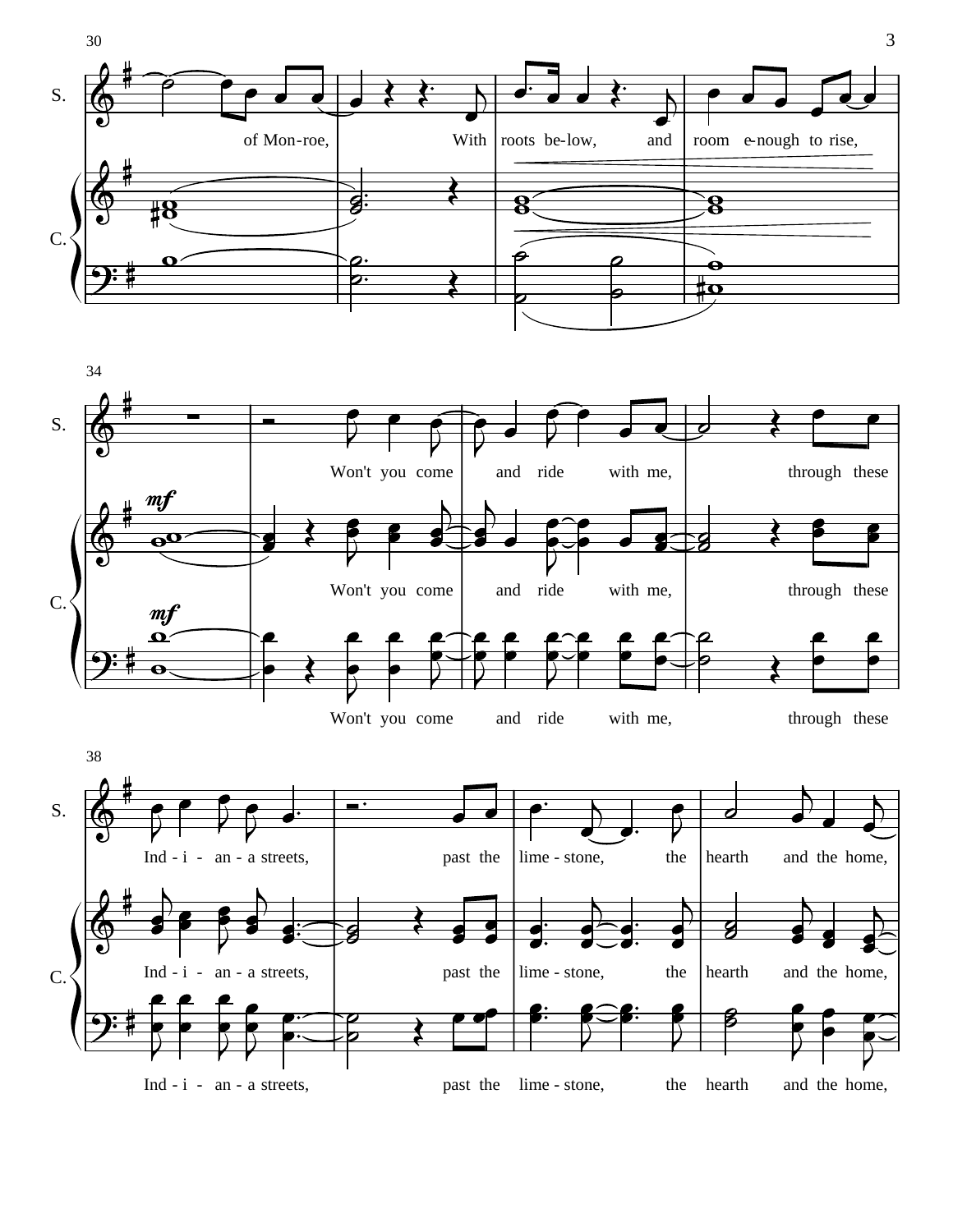